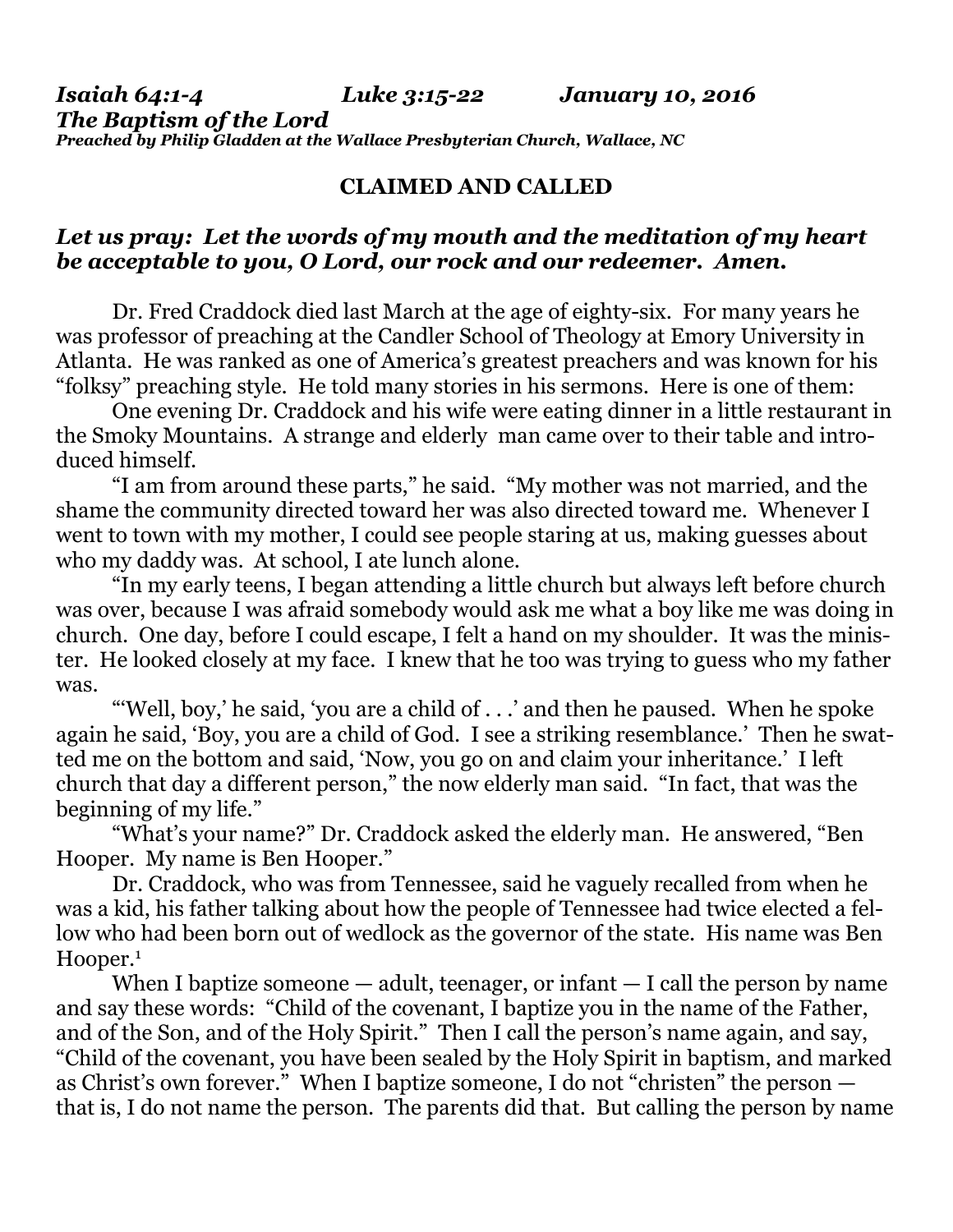is an important and meaningful part of the baptism service. It reminds us how God calls each of us by name, as we affirmed to begin our worship this morning: *God is with us always and calls us each by name. When we pass through difficulties and stress, God is with us and calls us by name. When we are discouraged and feel lost and alone, God is with us and calls us by name, and heals us. Blessed be God who knows us and calls us by name.*

Someone asked this week, "What does Jesus' baptism mean?" That's a good question, especially considering that John was "proclaiming a baptism of repentance for the forgiveness of sins." Jesus certainly didn't need to be baptized in order to be forgiven for his sins. And yet he went forward and went under the waters of baptism. In Matthew's version of this story, John protests and says to Jesus, "I need to be baptized by you, and do you come to me?" But Jesus answered him, "Let it be so now; for it is proper for us in this way to fulfill all righteousness." (Matthew 3:14-15)

 Luke is a bit more subtle, but his point is well-made and powerful. Just as Luke tells about Jesus' birth in one simple sentence ("And she gave birth to her firstborn son and wrapped him in bands of cloth, and laid him in a manger, because there was no place for them in the inn." Luke 2:7), he very simply reports about Jesus' baptism, "Now when all the people were baptized, and when Jesus also had been baptized and was praying, the heaven was opened, and the Holy Spirit descended upon him in bodily form like a dove." (Luke 3:21-22)

 Jesus is one of the many people who were baptized. Then again, Jesus wasn't just *any* person who was baptized out there in the wilderness. We have to listen to the rest of the story: "And a voice came from heaven, 'You are my Son, the Beloved; with you I am well pleased.'" (Luke 3:22) We already know that! That's what we celebrated just two weeks ago — the birth of God's Son!

 But it's not as if Luke has forgotten what he wrote in his Christmas story. Instead, Luke is telling us the answer to the question, "What does Jesus' baptism mean?" This baptism story is about who Jesus is — and who Jesus is is all about what Jesus does. He is the royal Son of God, the obedient servant of God, and he is the one who brings salvation. In this story, we find out how God's Holy Spirit anoints and empowers Jesus for his ministry and his service, all the way to the cross at Calvary.

 In light of Jesus going under the waters of baptism, we would do well to ask, "What does *our* baptism mean?" Jesus' baptism gives us some clues.

 Baptism teaches us who we are. 1 John 3:1-2 says, "See what love the Father has given us, that we should be called children of God; and that is what we are. Beloved, we are God's children now; what we will be has not yet been revealed. What we do know is this: when he is revealed, we will be like him, for we will see him as he is."

 That preacher in the rural Tennessee church was wise enough and caring enough to say to that shamed, scared young man, "Boy, you are a child of God. I see a striking resemblance. Now, you go on and claim your inheritance." That would be a good benediction at a baptism service!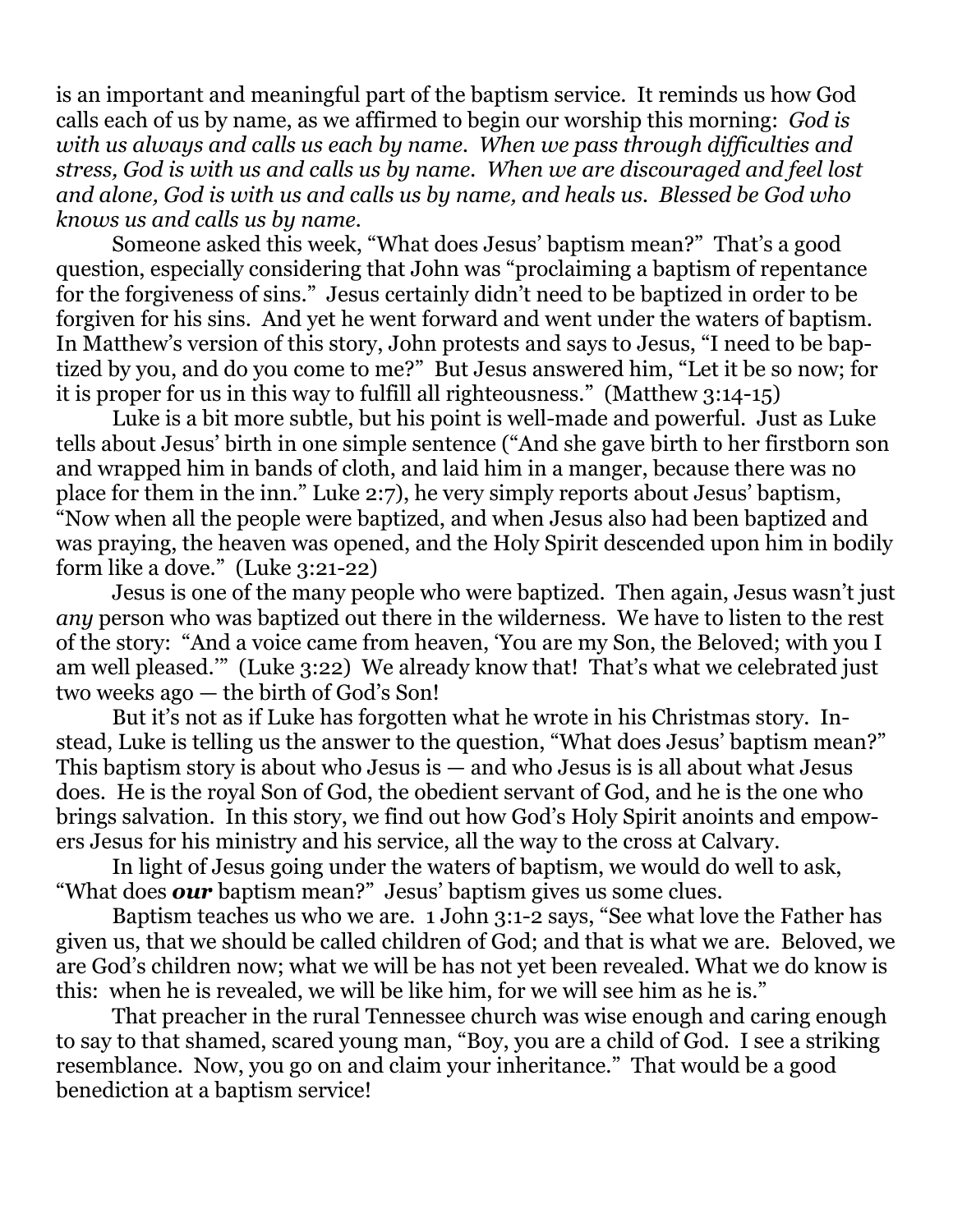Every time I baptize someone, I say to the congregation, "As we celebrate baptism today, let us remember with joy our own baptisms." You may not actually remember your baptism. I certainly don't — I was only three months old! But I *know* I was baptized in May 1956. But, even more important than that, I know that I *am* baptized. It is said that when Martin Luther, the great Protestant Reformer, was hiding for his life in a castle, he would become discouraged and filled with doubts. In these times of temptations, Luther is said to have walked around the castle grounds saying, "Martin, you have been baptized!" In one of his writings, Luther said, "We must regard baptism and put it to use in such a way that we may draw strength and comfort from it when our sins or conscience oppress us, and say: 'But I am baptized! And if I have been baptized, I have the promise that I shall be saved and have eternal life, both in body and soul.'"2

The next time I baptize someone and ask you to remember your own baptisms with joy, here's something practical you can do. Say to yourself, "I am God's beloved child, called and sent to make a difference in the world." If you have never been baptized and would like to make that commitment and find out what it means to be claimed and called by God in baptism, I would love to talk with you about that. Please be in touch with me.

 When you remember with joy your baptism, remember that, in baptism, "you have been marked by the sign of the cross, sealed by the Holy Spirit, and sent into the world to share God's love in word and deed." We sang about that very thing just before the gospel reading: "All newborn servants of the Crucified bear on their brow the seal of Christ who died. Lift high the cross, the love of Christ proclaim till all the world adore his sacred name."

 When Jesus came up from the waters of baptism, he was anointed with the power of the Holy Spirit and commissioned for his ministry in the world. In baptism, the church anoints and equips believers for the work of God's kingdom in the world. The same Holy Spirit power that rested upon Jesus at the Jordan is available to you and me today so we can make a difference in the world.

 You found an insert in today's bulletin. In a few minutes, during our offering time, I will ask you to write down your thoughts about the two questions and to put the papers in the plates as part of your offering this morning. Next Saturday, your elders and I will spend several hours on retreat here at the church. We will pray, read God's Word, sing, enjoy fellowship, and seek God's wisdom and guidance for the coming year. Part of what we're going to do is work on what we're calling a "missional" budget. We're asking for your input and suggestions. What does our church do that is most meaningful to you? What does out church do that makes a difference in the lives of people? Trust me, what you share with us will be given careful and prayerful attention and consideration.

 In the Presbyterian Church, we say that our faith is always personal, but never private. We can say the same thing about our baptisms. Baptism is personal — the individual is called by name. But baptism is never private — we baptize in the presence